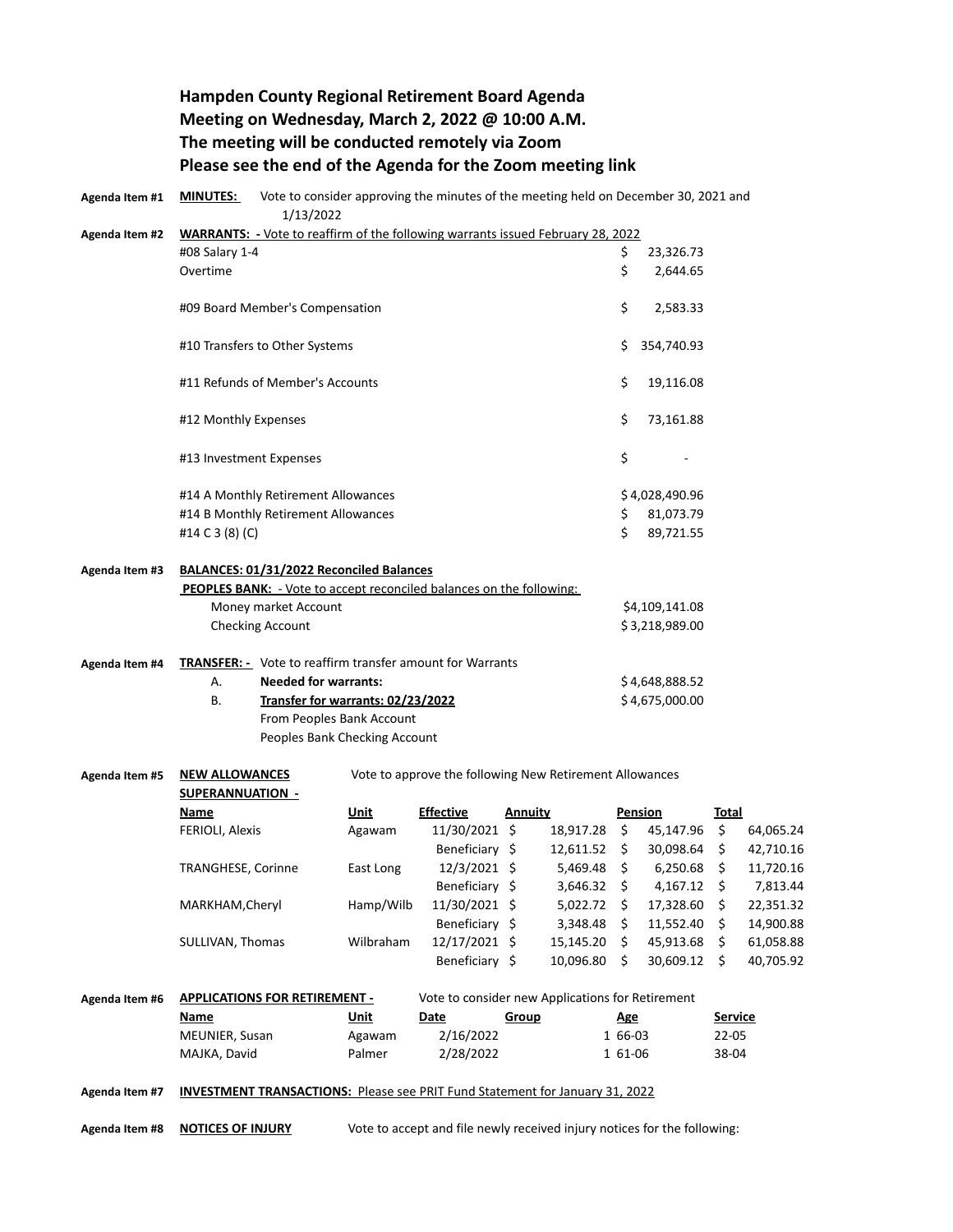|                | <u>Name</u>            | Unit                                                           | <b>Department</b> | <b>Injury Date</b> |
|----------------|------------------------|----------------------------------------------------------------|-------------------|--------------------|
| Agenda Item #9 | <b>NEW MEMBERS: -</b>  | Vote to accept and file the following new member applications: |                   |                    |
|                | Unit/Name              | Group                                                          |                   | <b>Start Date</b>  |
|                | <b>AGAWAM</b>          |                                                                |                   |                    |
|                | ABLIONITIS, Alexander  |                                                                | 4                 | 10/25/2021         |
|                | BACHTA, Jeri Ann       |                                                                | 1                 | 9/7/2021           |
|                | BALBONI, Karen         |                                                                | 1                 | 10/12/2021         |
|                | BRASHIER, Ethan        |                                                                | 1                 | 10/18/2021         |
|                | CARMEL, John           |                                                                | 4                 | 9/27/2021          |
|                | CONKLIN, William       |                                                                | 4                 | 9/27/2021          |
|                | DE CARO, Giovanna      |                                                                | 1                 | 10/25/2021         |
|                | DELAROCHE, Aaron       |                                                                | 1                 | 8/26/2021          |
|                | GONET, Michael         |                                                                | 4                 | 10/25/2021         |
|                | GREESON, Emily         |                                                                | 1                 | 9/1/2021           |
|                | HANCHETT, Nicholas     |                                                                | 4                 | 10/25/2021         |
|                | JHA, Swati             |                                                                | 1                 | 11/18/2021         |
|                | KENNEDY, Lauren        |                                                                | $\mathbf{1}$      | 1/18/2022          |
|                | KOSNICKI, Shawne       |                                                                | $\mathbf{1}$      | 9/27/2021          |
|                | KUMARI, Sabita         |                                                                | $\mathbf{1}$      | 10/4/2021          |
|                | LAFLEUR, Chloe         |                                                                | $\mathbf{1}$      | 9/7/2021           |
|                | LAMBOUSES, George      |                                                                | $\mathbf{1}$      | 1/19/2022          |
|                | LAVALLEY, AMY          |                                                                | 1                 | 12/13/2021         |
|                | MACCANNELL, Deborah    |                                                                | 1                 | 11/10/2021         |
|                | MATLAND, Michelle      |                                                                | $\mathbf{1}$      | 8/26/2021          |
|                | MAZZA, Andrew          |                                                                | $\mathbf{1}$      | 1/3/2022           |
|                | PARZICH. Cheryl        |                                                                | 1                 | 11/1/2021          |
|                | PATRUNO, Natalie       |                                                                | 1                 | 12/6/2021          |
|                | PEABODY, Nikita        |                                                                | 1                 | 10/18/2021         |
|                | PEREZ, Rafael          |                                                                | 1                 | 9/20/2021          |
|                |                        |                                                                | 1                 |                    |
|                | PERRY, Michael         |                                                                |                   | 1/21/2022          |
|                | ROBBINS, Tyler         |                                                                | 1                 | 9/1/2021           |
|                | ROLLAND, Melissa       |                                                                | 1                 | 8/30/2021          |
|                | ROTH, Alexis           |                                                                | 1                 | 11/15/2021         |
|                | ROY, Faith             |                                                                | 1                 | 12/13/2021         |
|                | RUSSO, Anthony         |                                                                | 1                 | 1/3/2022           |
|                | SENG, VY               |                                                                | 1                 | 10/4/2021          |
|                | SESLAR, Lauren         |                                                                | 1                 | 1/21/2022          |
|                | SOLIVAN, Veronica      |                                                                | 1                 | 1/18/2022          |
|                | STEVENS, Dawn          |                                                                | $\mathbf 1$       | 9/7/2021           |
|                | TRITT, James           |                                                                | $\mathbf 1$       | 10/4/2021          |
|                | WALKER, Carmen         |                                                                | $\mathbf{1}$      | 10/4/2021          |
|                | ZAWADZKI, Melissa      |                                                                | $\mathbf{1}$      | 9/7/2021           |
|                | ZHIRNOV, Andrey        |                                                                | 4                 | 9/13/2021          |
|                |                        |                                                                |                   |                    |
|                | <b>BLANDFORD</b>       |                                                                |                   |                    |
|                | HULTAY, Raymond        |                                                                | $\mathbf 1$       | 12/13/2021         |
|                | <b>EAST LONGMEADOW</b> |                                                                |                   |                    |
|                | GRIFFIN, Albert        |                                                                | $\mathbf 1$       | 1/3/2022           |
|                | BRACKMAN, Liam         |                                                                | $\mathbf 1$       | 11/19/2021         |
|                | LEFFERTS, Allen        |                                                                | $\mathbf{1}$      | 12/13/2021         |
|                | LIZOTTE, Christopher   |                                                                | $\mathbf{1}$      | 12/6/2021          |
|                | OTTOSON, Nicholas      |                                                                | 4                 | 12/6/2021          |
|                | SPENCER, Tammy         |                                                                | $\mathbf{1}$      | 11/15/2021         |
|                | SUCKAU, Renee          |                                                                | $\mathbf{1}$      | 1/24/2022          |
|                |                        |                                                                |                   |                    |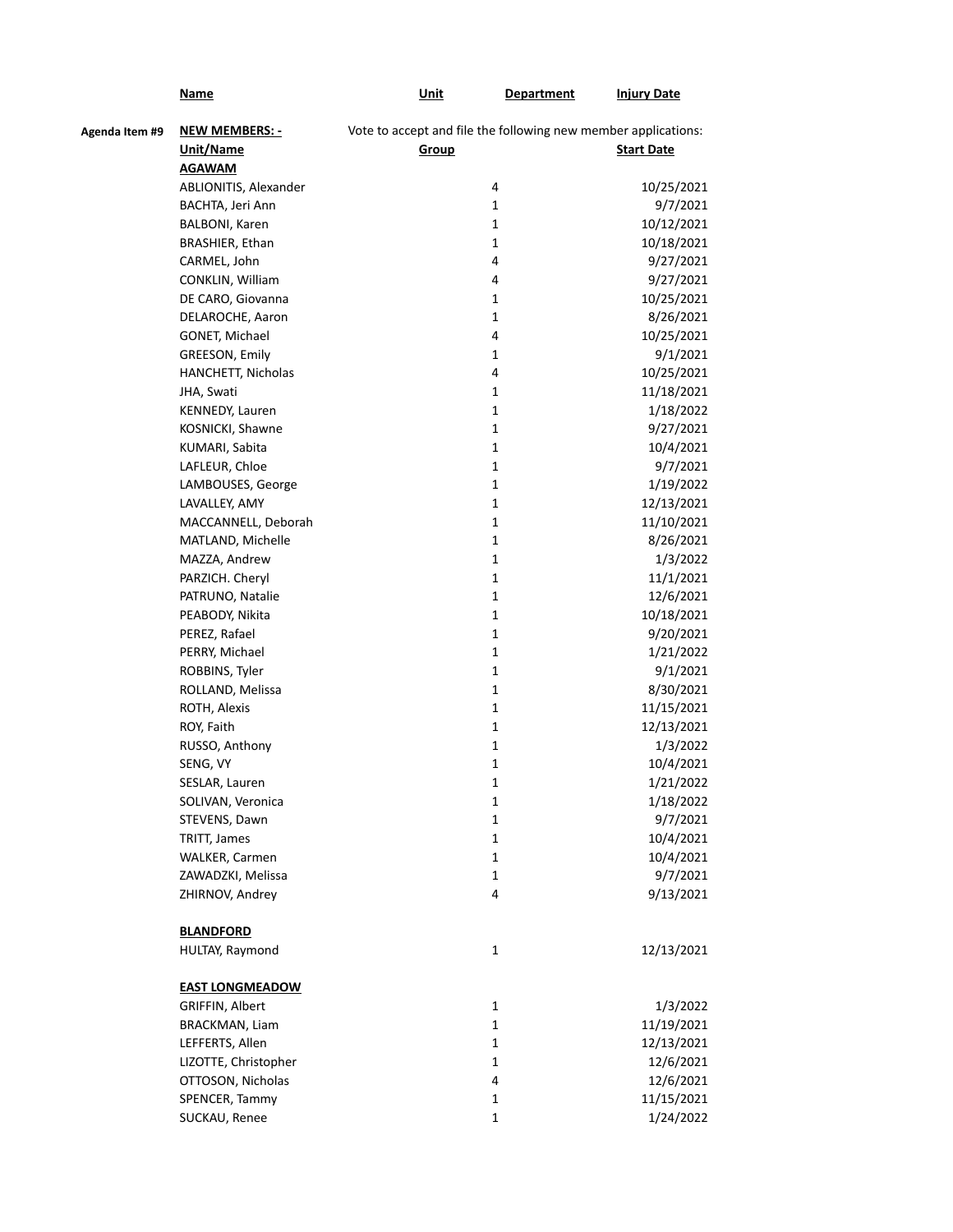| <b>HAMPDEN</b>           |              |            |
|--------------------------|--------------|------------|
| BERTRAND, Nicholas       | 4            | 2/14/2022  |
|                          |              |            |
| <b>HAMPDEN/WILBRAHAM</b> |              |            |
| LEARNED, Christina       | 1            | 8/26/2021  |
| LOCICERO, Allie          | $\mathbf{1}$ | 9/30/2021  |
| LOTHIAN, Lindsey         | $\mathbf{1}$ | 9/20/2021  |
| MONTEIRO, Ryan           | $\mathbf{1}$ | 9/30/2021  |
| MORRIS, Lori             | $\mathbf{1}$ | 9/22/2021  |
|                          |              |            |
| <b>LONGMEADOW</b>        |              |            |
| ALMEIDA, Frederic        | 4            | 8/21/2021  |
| <b>EMERY, Talia</b>      | $\mathbf{1}$ | 8/29/2021  |
| EMMA, Tammy              | 1            | 1/3/2022   |
| GALLUCCI, Shari          | 1            | 1/3/2022   |
| LAPIERRE, Stephanie      | 1            | 9/22/2021  |
| LINNELL, Chandra         | 1            | 10/1/2020  |
| MACKAY, Robert           | 1            | 1/3/2022   |
| MAGGI, HOLLY             | 1            | 11/29/2021 |
| MAJOR, Killian           | 1            | 1/24/2022  |
| SOUSA, Sandra            | 1            | 1/10/2022  |
| SUSE, Mark               | 1            | 11/22/2021 |
| TROLIO, Frank            | 1            | 2/22/2021  |
| WHYLAND, Cody            | 1            | 12/1/2021  |
| <b>LUDLOW</b>            |              |            |
|                          |              |            |
| BAMFORD, Kimberly        | 1            | 12/27/2021 |
| FOSS, Erin               | 1            | 12/27/2021 |
| GONCALVES, Kelly         | 1            | 11/8/2021  |
| ROULSTON, Holly          | 1            | 12/27/2021 |
| THOMAS, Bailey           | 1            | 12/27/2021 |
| <b>MONSON</b>            |              |            |
| BANNON, Seanna           | 1            | 1/25/2022  |
| COTE, Nathan             | 4            | 11/5/2021  |
| <b>ECKHOFF, Caitlin</b>  | 1            | 11/1/2021  |
| MARTIN, Nichole          | 1            | 11/1/2021  |
| MOORE, Alhia             | $\mathbf 1$  | 11/29/2021 |
| NEWLAND, Denise          | 1            | 10/12/2021 |
| ROCHE, Dashira           | 1            | 1/18/2022  |
| ROSNER, Kimberly         | 1            | 11/9/2021  |
| SCOTTON, Michael         | 1            | 10/18/2021 |
| SOUSA, Holly             | 1            | 11/15/2021 |
| TENCZAR, Dylan           | 1            |            |
|                          |              |            |
| <b>PALMER</b>            |              |            |
| FORTUNE, Sarah           | 1            | 12/21/2021 |
| GARVEY, Nicole           | 1            | 12/20/2021 |
| GULBRANDSON, Jaimie      | 1            | 1/3/2022   |
| HERMANSON, Michael       | 1            | 1/3/2022   |
| LAVIOLETTE, Angela       | $\mathbf{1}$ | 8/10/2021  |
| MAILLOUX, Richard        | $\mathbf{1}$ | 9/7/2021   |
| MANCUSO, Christopher     | $\mathbf{1}$ | 1/18/2022  |
| OTTO, Tanner             | $\mathbf{1}$ | 1/3/2022   |
| SEGUIN Jodie             | $\mathbf{1}$ | 1/3/2022   |
| TANTILLO, Anthony        | 4            | 8/1/2021   |
| TINOCO, Vanessa          | $\mathbf{1}$ | 1/3/2022   |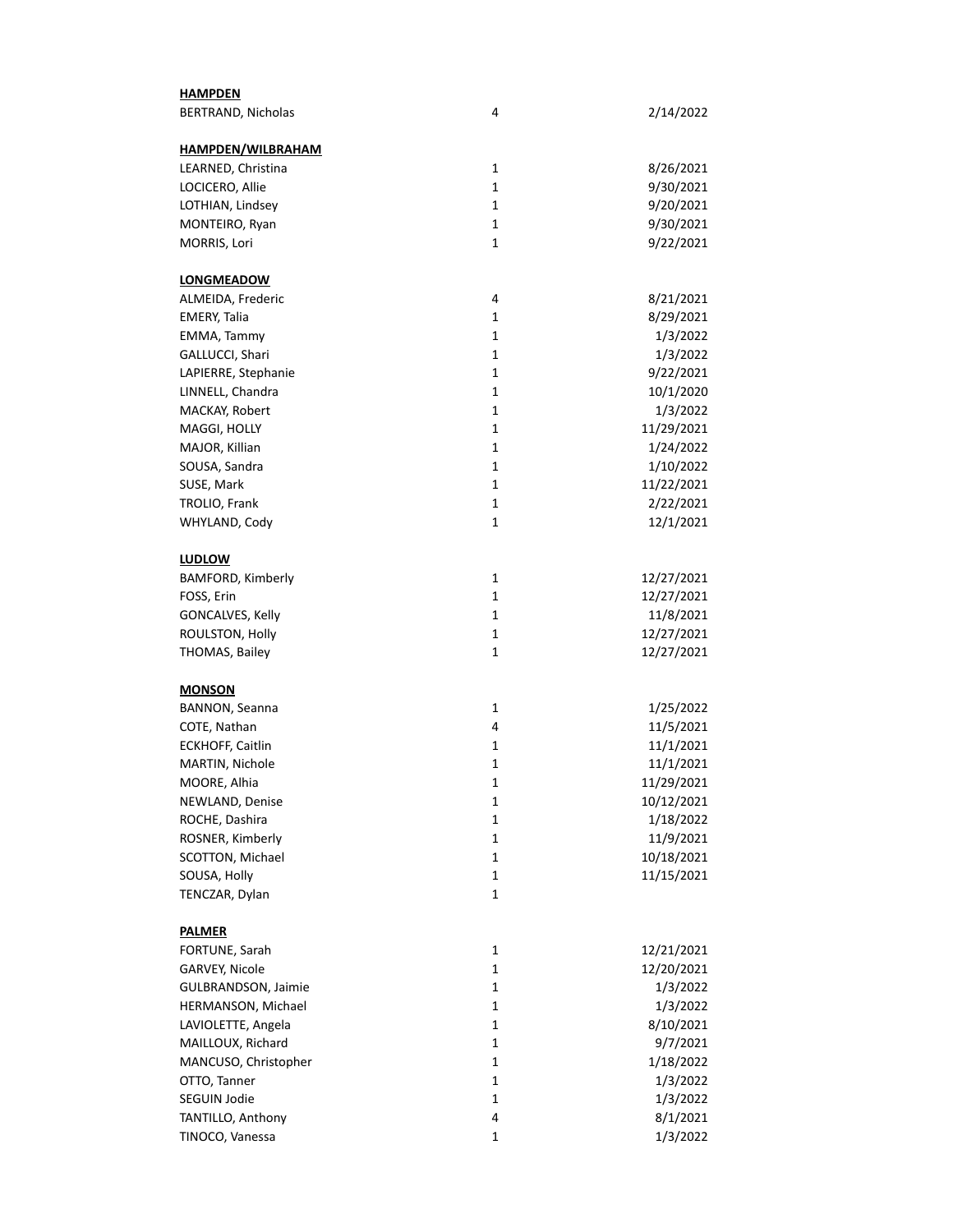| TOTH, Daniel                                                              | 4            | 8/1/2021   |
|---------------------------------------------------------------------------|--------------|------------|
| ZOSCHAK, Andre                                                            | $\mathbf{1}$ | 9/7/2021   |
|                                                                           |              |            |
| <b>PALMER FIRE</b>                                                        |              |            |
| CONNOLLY, Christopher                                                     | $\mathbf{1}$ | 1/18/2022  |
| SKORUPSKI, Colton                                                         | 4            | 9/28/2021  |
|                                                                           |              |            |
| <b>PATHFINDER</b>                                                         |              |            |
| PETERSON, Julia                                                           | $\mathbf{1}$ | 11/1/2021  |
|                                                                           |              |            |
| <b>RUSSELL</b>                                                            |              |            |
| CONSOLINI, Peter                                                          | $\mathbf{1}$ | 12/29/2021 |
|                                                                           |              |            |
| <b>THREE RIVERS FIRE</b>                                                  |              |            |
| WENZEL, Keri-Ann                                                          | $\mathbf{1}$ | 9/7/2021   |
|                                                                           |              |            |
| <b>SOUTHWICK</b>                                                          |              |            |
| CARTELLO, Cara                                                            | $\mathbf{1}$ | 8/30/201   |
| PATOINE, Brandon                                                          | 4            | 9/8/201    |
| SUTTON, David                                                             | $\mathbf{1}$ | 1/1/2022   |
|                                                                           |              |            |
| <b>SOUTHWICK/TOLLAND</b>                                                  |              |            |
| BESS, Michael                                                             | $\mathbf{1}$ | 9/8/2021   |
| GARONE, Michael                                                           | $\mathbf{1}$ | 9/14/2021  |
| MASCIADRELLI, Tina                                                        | $\mathbf{1}$ | 9/20/2021  |
| YELIN, Jennifer                                                           | $\mathbf{1}$ | 10/1/2021  |
|                                                                           |              |            |
| <b>WESTCOMM</b>                                                           |              |            |
| AMO, Nicholas                                                             | $\mathbf{1}$ | 9/13/2021  |
| BEAUMIER, Braden                                                          | $\mathbf{1}$ | 9/13/2021  |
| WARREN, Nicholas                                                          | $\mathbf{1}$ | 9/13/2021  |
|                                                                           |              |            |
| <b>WILBRAHAM</b>                                                          |              |            |
| BARNES, Cathy                                                             | $\mathbf{1}$ | 12/6/2021  |
| HANCOCK, Barbara                                                          | $\mathbf{1}$ | 1/10/2022  |
| REKOS, Paul                                                               | 4            | 1/3/2022   |
| WILKINSON, Maryann                                                        | $\mathbf{1}$ | 9/21/2021  |
|                                                                           |              |            |
| Agenda Item #10 DISABILITY REPORT AND EXPENSE BREAKDOWN - Board to review |              |            |

**Agenda Item #11 AUDIT COMMITTEE REPORT-** Board to review report from Feb meeting

- **Agenda Item #12 DIRECTORS REPORT-**Board to review and file
- **Agenda Item #13 TRIAL BALANCE-** Board to approve and sign trial balance for December 2021
- **Agenda Item #14 PERAC MEMOS -** Board to review and file
- **Agenda Item #15 PRIT FUND** Board to review
- **Agenda Item #16 ELECTION** Board to vote and accept Election Regulations
- **Agenda Item #17 LEGAL UPDATE**
- **Agenda Item #18 OLD BUSINESS**
- **Agenda Item #19 NEW BUSINESS**